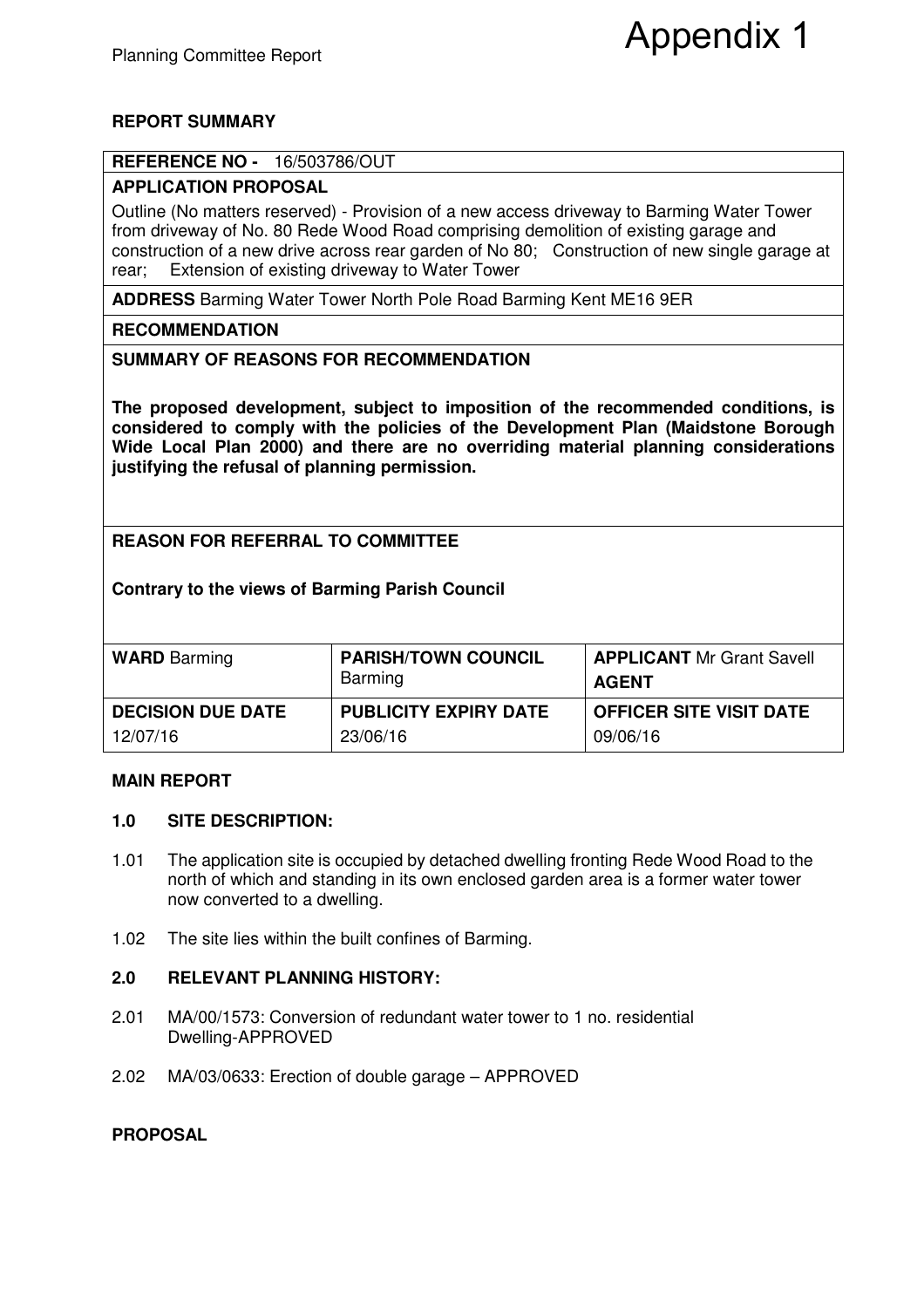2.01 When planning permission was granted for conversion of the water tower to a dwelling access to it was shown to be gained via an unmade track through woodland.

Appendix 1

- 2.02 Outline planning permission is sought with no matters reserved to provide a much shorter route to the water tower dwelling by providing access off the cul de sac head at the end of Rede Wood Road. In effect detailed planning permission is therefore being sought. This involves constructing a new track within the confines of 80 Rede Wood Road (80) over 40 metres in length running along the boundary with 82 Rede Wood Road (82) abutting the site to the west.
- 2.02 This new road will also provide access to 80 and involves demolition of the existing garage abutting 80 along with providing a replacement single garage in the rear garden. The garden of 80 will be separated by 6 foot high fencing running the length of the access before the proposed access enters the water tower site to connect with existing turning area serving the water tower dwelling. The existing access to the woodland track will then be closed off by fencing.
- 2.03 The following has been submitted in support of the application:
	- Many firms currently refuse to deliver along the bridleway and even if they are prepared to anything much larger than a transit cannot get past trees overhanging the lane.
	- Only managed to get the septic tank emptied a short while ago after trees coppiced at the bottom of the lane
	- As lane not in the applicant's ownership overhanging trees will continue to be a problem possibly interfering with refuse vehicles access to the site.
	- Security is also an issue with 11 reported incidents of theft and vandalism mainly due to easy access into site from adjoining track. Closing off the access onto the track will help to make the site more secure.

## **3.0 POLICY AND OTHER CONSIDERATIONS**

The National Planning Policy Framework (NPPF): National Planning Practice Guidance (NPPG): Development Plan: ENV6 Submission version of draft local plan policy DM1

## **4.0 LOCAL REPRESENTATIONS**

- 4.01 4 properties notified 1 objection received which is summarised below:
	- Development not justified there is already a perfectly adequate access route to the water tower.
	- Rede Wood Road is a residential road and cul-de-sac and to allow this application would effectively give an access route at the end of the road, alongside 82 Rede Wood Road onto the existing access road to the water tower.
	- Will result in excessive noise, a lack of privacy and an increase in traffic directly alongside adjoining property.
	- Result in harm to the free flow of traffic and highway safety.
	- One or more trees may well have to be felled to make room for the new access road.
	- The proposal will detract from the area.

## **5.0 CONSULTATIONS**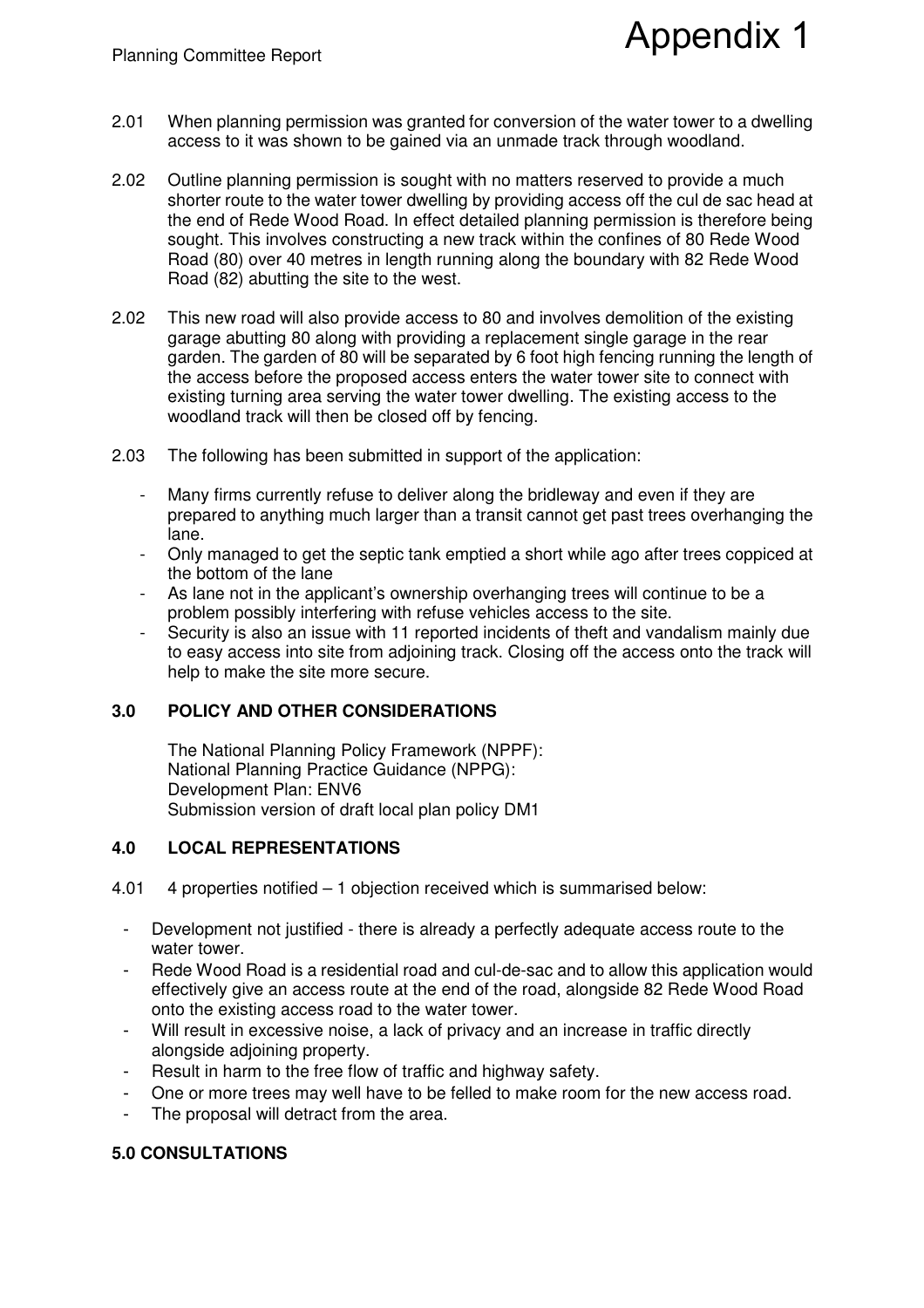# Appendix 1

# 5.01 **Barming Parish Council**: Objects on the following grounds:

- The impact on this quiet cul-de-sac would be detrimental to the local amenity and would be jarring to the existing design of the street scene.
- Creating an additional driveway and the consequent additional vehicle movements would impede the turning circle and vehicular use of the hammer-head, for which it was not designed.
- Will lead to a loss of parking space at No.80.
- Will create vehicular intrusion and negative impact upon the enjoyment of neighbouring gardens, and be out of character of the immediate area.
- 5.02 **Kent Highways:** No comment as proposal does not meet criteria for highway authority involvement.
- 5.02 **Tonbridge and Malling Borough Council:** No objection
- 5.03 **KCC Archaeology:** No objection

# **6.0 BACKGROUND PAPERS AND PLANS**

6.01 The development proposals are shown on drawing numbers GFSRD01- 7 (consec)

# **7.0 APPRAISAL**

- 7.01 Section 38(6) of the Planning and Compulsory Purchase Act 2004 provides that all planning applications must be determined in accordance with the Development Plan unless other material considerations indicate otherwise. In this case the Development Plan comprises the Maidstone Borough-Wide Local Plan 2000.
- 7.02 The key issues in connection with this application are considered to be (a) impact on the character and layout of the area (b) impact on the outlook and amenity of adjoining properties and (c) highway considerations.

# **Impact on character and layout of area:**

- 7.03 There is already an existing shared access onto Rede Wood Road serving 80 and 82 and the proposed access track is essentially a continuation of this along the side boundary with 82 up to the boundary with the water tower site.
- 7.04 Concerns have been raised that the proposal will have an adverse impact on the appearance of the street scene and character of the area. However removal of the existing flank garage serving 80 and continuation of the track along the flank boundary with 82, given the existing width of the shared access onto Rede Wood Road, will result in little material change to the street scene or character or appearance of the area.
- 7.05 The other elements of the proposal being the erection of gates, 6 foot high fencing to separate the access track from the remaining garden area of 80 and replacement detached garage in the rear garden of 80, being to the side or rear of the property, will also have minimal material impact on the character or layout of the area.

# **Impact on the outlook and amenity of adjoining properties:**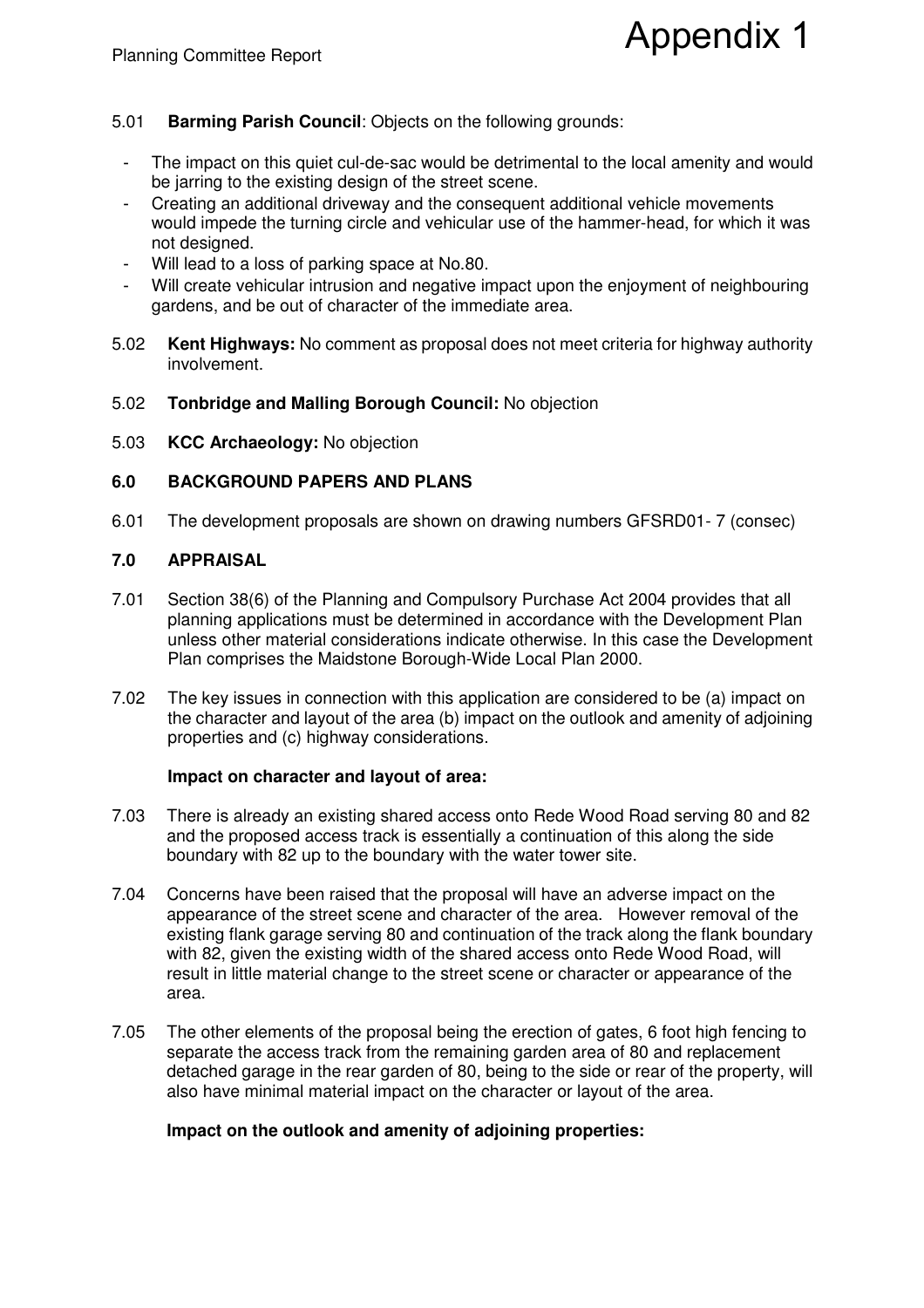7.06 The property most affected by the proposal is 82 abutting the western boundary of the application site. Concerns have been raised that the proposal will result in the loss amenity to 82 due to noise, disturbance and loss of privacy.

Appendix 1

- 7.07 Dealing with first with noise and disturbance, this will mainly arise from vehicles entering or leaving the site which in connection with a single dwelling will result in only a small number of vehicle movements. There is an existing boundary fence between 80 and 82 which will be supplemented by an imperforate acoustic fence which should mitigate noise breakout while preventing cars being visible from 82. Regarding loss privacy again the presence of the boundary fence will prevent this from occurring.
- 7.08 Regarding any harm to the amenity of 80 the proposed internal fencing to the access road will also safeguard the aural and visual amenity of this property. In the circumstances it is not considered the proposal will result in any material harm to the outlook of amenity of properties overlooking or abutting the site.

#### **Highways:**

7.09 Concerns have been raised that traffic generated by the proposal will result in harm to the free flow of traffic and highway safety. However given the small number of traffic movements involved the proposal is considered acceptable on highway grounds.

#### **Other matters:**

- 7.10 Reference has been made to trees loss as a result of the development. There are no protected trees on the site. There are a couple of small trees on the boundary with 82 but these are small and do not make a sufficient amenity contribution to justify their retention. However where there access enters the water tower site there are two Lombardy poplars shown to be retained which are close to the route of the access. Subject to details of the access construction in the proximity of these trees, which could simply involve laying a permeable surface directly onto the ground with minimal excavations, it is considered unlikely these trees will be adversely affected.
- 7.10 It should be noted no landscaping is proposed as part of the development but given the presence of existing planting no additional landscaping is considered necessary.

#### **8.0 Conclusions:**

- 8.01 The proposal will have no material impact on the character or layout of the area, outlook or amenity of properties overlooking or abutting the site and is acceptable in highway terms. As such it is considered that planning permission should be granted.
	- **9.0 RECOMMENDATION** GRANT Subject to the following conditions:
		- 1. The development hereby permitted shall be begun before the expiration of two years from the date of this approval.

Reason: To accordance with the provisions of Section 92 of the Town and Country Planning Act 1990.

2. Within 1 month of completion of the access hereby approved the existing gates shown to be replaced on drawing no:GFSRD04 shall be replaced with fencing to match the existing and the access shall be permanently closed off...

Reason: In the interests of amenity.